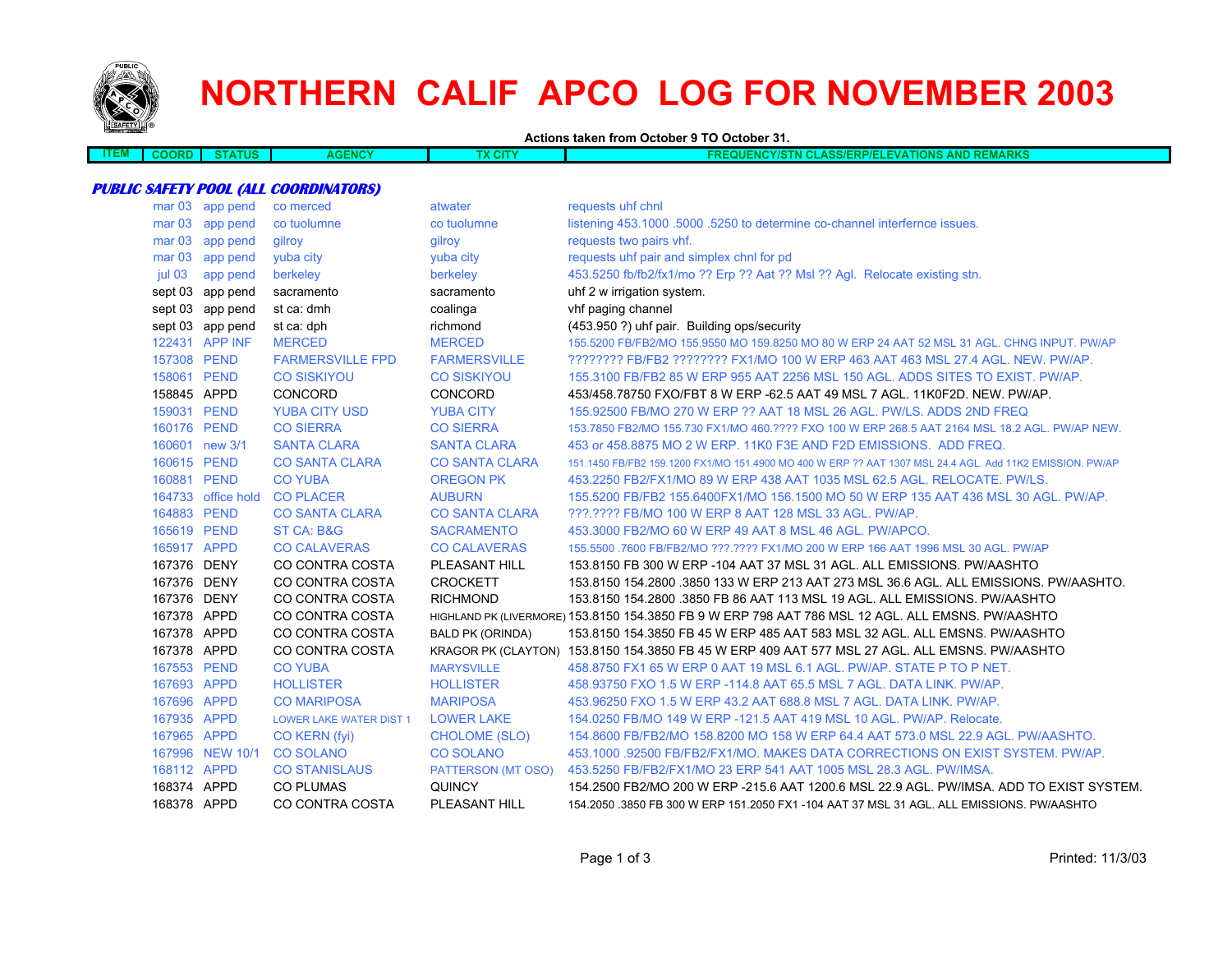| 168484 APPD |                           | YUBA CO WATER AGCY              |                         | G VALLEY/CAMPTONVILLE 173.3375 FXO 20 W VARIOUS, TELECOMMAND SYS. ADD TO EXIST, IG/UTC.                    |
|-------------|---------------------------|---------------------------------|-------------------------|------------------------------------------------------------------------------------------------------------|
| 168486 APPD |                           | YUBA CO WATER AGCY              |                         | GVALLEY/CAMPVILLE/OREGON PK 173.3375 FXO 20 W VARIOUS. TELECOMMAND SYS. ADD TO EXIST. IG/UTC.              |
| 168591 APPD |                           | CO CONTRA COSTA                 | PLEASANT HILL           | 154.2050 .3850 FB 300 W ERP 151.2050 FX1 -104 AAT 37 MSL 31 AGL. ALL EMISSIONS, PW/AASHTO                  |
| 168591 APPD |                           | CO CONTRA COSTA                 |                         | HIGHLAND PK (LIVERMORE) 153.8150 154.3850 FB 9 W ERP798 AAT 786 MSL 12 AGL. ALL EMSNS. PW/AASHTO           |
| 168591 APPD |                           | CO CONTRA COSTA                 | <b>BALD PK (ORINDA)</b> | 153.8150 154.3850 FB 45 W ERP 485 AAT 583 MSL 32 AGL, ALL EMSNS, PW/AASHTO                                 |
| 168591 APPD |                           | CO CONTRA COSTA                 |                         | KRAGOR PK (CLAYTON) 153.8150 154.3850 FB 45 W ERP 409 AAT 577 MSL 27 AGL. ALL EMSNS. PW/AASHTO             |
| 168599 APPD |                           | CO SANTA CLARA                  | <b>SAN JOSE</b>         | 155.7600 FB/FB2 10 W ERP -39 AAT 25.9 MSL 14.9 AGL. PW/AP. ADDS TO EXIST 8K10F1E SYSTEM.                   |
| 168635 APPD |                           | CO SUTTER                       | PL GROVE/YUBA CI        | 154.0850 MO 100 W ERP. FIRE TACTICAL. PW/AP.                                                               |
| 168656 APPD |                           | <b>CO MONTEREY</b>              | <b>SALINAS</b>          | 452/457.2250 FXO/FX1 200 W ERP -54.5 AAT 21 MSL 38.7 AGL. RELOCATE EXIST. PW/AP                            |
| 168658 APPD |                           | <b>CO MONTEREY</b>              | <b>SALINAS</b>          | 156.060 FX1 280 W ERP -54.5 AAT 21 MSL 38.7 AGL. RELOCATE EXIST. PW/AP                                     |
| 168681 APPD |                           | <b>CO MONTEREY</b>              | <b>SALINAS</b>          | 155.5950 155.7300 FX1 158.8500 159.0900 fb 280 W ERP -54.5 AAT 21 MSL 38.7 AGL. RELOCATE EXIST. PW/AP      |
| 168703 APPD |                           | CO MONTEREY                     | <b>SALINAS</b>          | 458,5250 FX1 150 W ERP -54.5 AAT 21 MSL 38.7 AGL. RELOCATE EXIST. PW/AP                                    |
| 168704 APPD |                           | CO MONTEREY                     | <b>SALINAS</b>          | 458,4000 FX1 110 W ERP -54.5 AAT 21 MSL 38.7 AGL. RELOCATE EXIST. PW/AP                                    |
| 168705 APPD |                           | <b>CO MONTEREY</b>              | <b>SALINAS</b>          | 156,0150 FX1 170 W ERP -54.5 AAT 21 MSL 38.7 AGL, RELOCATE EXIST, PW/AP                                    |
|             | 168710 NEW 10/22 CO BUTTE |                                 | FOR RNCH/BLOOMER/SUNSET | 154,7250 FB/FB2 40 W ERP 462.9 AAT 1049 MSL 47.2 AGL, ADDS TO EXIST SYSTEM, PW/AP                          |
|             | 168711 NEW 10/22 CO BUTTE |                                 |                         | FOR RNCH/BLOOMER/SUNSET 000.0000 FB/MO 40 W ERP 462.9 AAT 1049 MSL 47.2 AGL, NEW, PW/AP                    |
|             | 168713 NEW 10/22 CO BUTTE |                                 | <b>FOREST RANCH</b>     | 153,9200 FB/FB2 40 W ERP 237.6 AAT 1049 MSL 47.2 AGL. ADDS TO EXIST SYSTEM, PW/AP.                         |
|             | 168722 NEW 10/22 CO BUTTE |                                 | <b>BLOOMER/SUNSET</b>   | 155.9400 FB/MO 48 W ERP 353.5 AAT 1010 MSL 49 AGL. ADDS TO EXIST SYSTEM. PW/AP                             |
| 168728 APPD |                           | OAKDALE                         | <b>OAKDALE</b>          | 154.2350 153.7700 FB/MO 45 W ERP 11.9 AAT 49 MSL 28 AGL, PW/IMSA.                                          |
| 168729 APPD |                           | <b>ESCALON</b>                  | <b>ESCALON</b>          | 155.1000 FB2 158.9400 MO 50 W ERP 13.3 AAT 37 MSL 12 AGL. PW/IMSA.                                         |
| 168730 APPD |                           | <b>CO STANISLAUS</b>            | <b>PATTERSON</b>        | 153.7700 FB 154.4300 FB/FB2 35 W ERP -0.6 AAT 335 MSL 20.4 AGL. ADDS TO EXIST SYS. PW/IMSA                 |
| 168731 APPD |                           | <b>CO STANISLAUS</b>            | <b>PATTERSON</b>        | 154.9950 155.1150 158.7300 158.8650 FB2 35 W ERP -0.6 AAT 335 MSL 20.4 AGL. ADDS TO EXIST SYS. PW/IMSA     |
|             | 168752 new 10/23          | <b>MARINA</b>                   | <b>SALINAS</b>          | 155.7750 FX1 140 W ERP -54.5 AAT 21 MSL 38.7 AGL. RELOCATE. PW/AP.                                         |
|             |                           | 168753 new 10/23 CO MONTEREY    | <b>SALINAS</b>          | 154 7250 .7850 .8150 FX1 320 W ERP -54.5 AAT 21 MSL 38.7 AGL. RELOCATE EXIST. PW/AP                        |
| 168758 DENY |                           | <b>CO STANISLAUS</b>            | <b>PATTERSON</b>        | 453.1750 154.1000 FB2/FX1/MO 159.0150 FX1 100 W ERP 556.8 AAT 982 MSL 28.3 AGL. ADDS TO EXIST SYS, PW/IMSA |
|             | 168765 new 10/23          | <b>OROVILLE</b>                 | <b>OROVILLE</b>         | 158,8650 FB2 -5.6 AAT 105 MSL 27.5 AGL, DEL 155,7600, PW/AASHTO, NOTE BUTTE CO IMPACT.                     |
|             | 168782 new 10/23          | <b>CO MONTEREY</b>              | <b>SALINAS</b>          | MED 1-10 FX1 300 W ERP -54.5 AAT 21 MSL 38.7 AGL, RELOCATE EXIST, PW/AP                                    |
| 168818 DENY |                           | <b>OROVILLE</b>                 | <b>OROVILLE</b>         | 156.0750 FX1/MO 153.8150 FB2 154.28 153.8900 155.8200 MO 50 W ERP -14 AAT 105 MSL 27 AGL. PW/IMSA          |
| 168863 APPD |                           | ST CA: CDF                      | <b>FRESNO</b>           | 159.1350 FX1 158 W ERP 23.1 AAT 101.8 MSL 23.1 AGL. PW/IMSA.                                               |
| 168893 APPD |                           | <b>ST CA: CDF</b>               | <b>SAN ANDREAS</b>      | 159.1350 FX1 120 W ERP -84.4 AAT 329 MSL 36.6 AGL, MOD, DEL 33.66 & .98, PW/IMSA,                          |
| 168985 APPD |                           | <b>BERKELEY</b>                 | <b>BERKELEY</b>         | 453.5250 FB/FB2 200 W ERP ?? AAT 2 MSL 24 AGL. ADD STN TO EXIST. PW/AP.                                    |
| 168951 APPD |                           | <b>STOCKTON</b>                 | <b>STOCKTON</b>         | 460.0500 MO. 4 W ERP. PW/AP.                                                                               |
|             | 168964 NEW 10/30 OROVILLE |                                 | <b>OROVILLE</b>         | 156.1200 FX1/MO 153.8150 FB2 154.28 153.8900 155.8200 MO 50 W ERP -14 AAT 105 MSL 27 AGL, PW/IMSA          |
|             |                           | 168965 NEW 10/30 CO SANTA CLARA | <b>SAN JOSE</b>         | 151.1450 FB/FB2 159.1200 FX1/MO 151.4900 MO 220 W ERP -56 AAT 86.9 MSL 40.2 AGL. Add 11K2 . PW/AP          |
|             |                           | 168994 new 10/31 SANTA CLARA    | <b>SANTA CLARA</b>      | 458.91250 FXO/FBT 2 W ERP. IRRIGATION SYSTEM, PW/AP.                                                       |
|             |                           |                                 |                         |                                                                                                            |

#### **470-512 MHz POOL**

|             | nov 02 app pend st ca: oes |                           | bay area (coord chnl) | ???.???? Fb/fb2/fx1/mo ?? W erp ?? Aat ??msl ??agl. Bay inter-agency intercom. |
|-------------|----------------------------|---------------------------|-----------------------|--------------------------------------------------------------------------------|
|             |                            | aug 03 app pend san mateo | san mateo             | 482.98750 fb2/mo 274 w erp 85 aat 221 msl 9 agl. Pw. Add freq to exist system. |
| 168553 APPD |                            | SKIP MAY                  | VACAVILLE (MT VACA)   | 490.53750 FB6/MO6 22 W ERP 619 AAT 823 MSL 52 AGL. IG/TIA.                     |
| 168554 APPD |                            | <b>SKIP MAY</b>           |                       | VACAVILLE (MT VACA) 490.31250 FB6/MO6 22 W ERP 619 AAT 823 MSL 52 AGL. IG/TIA. |